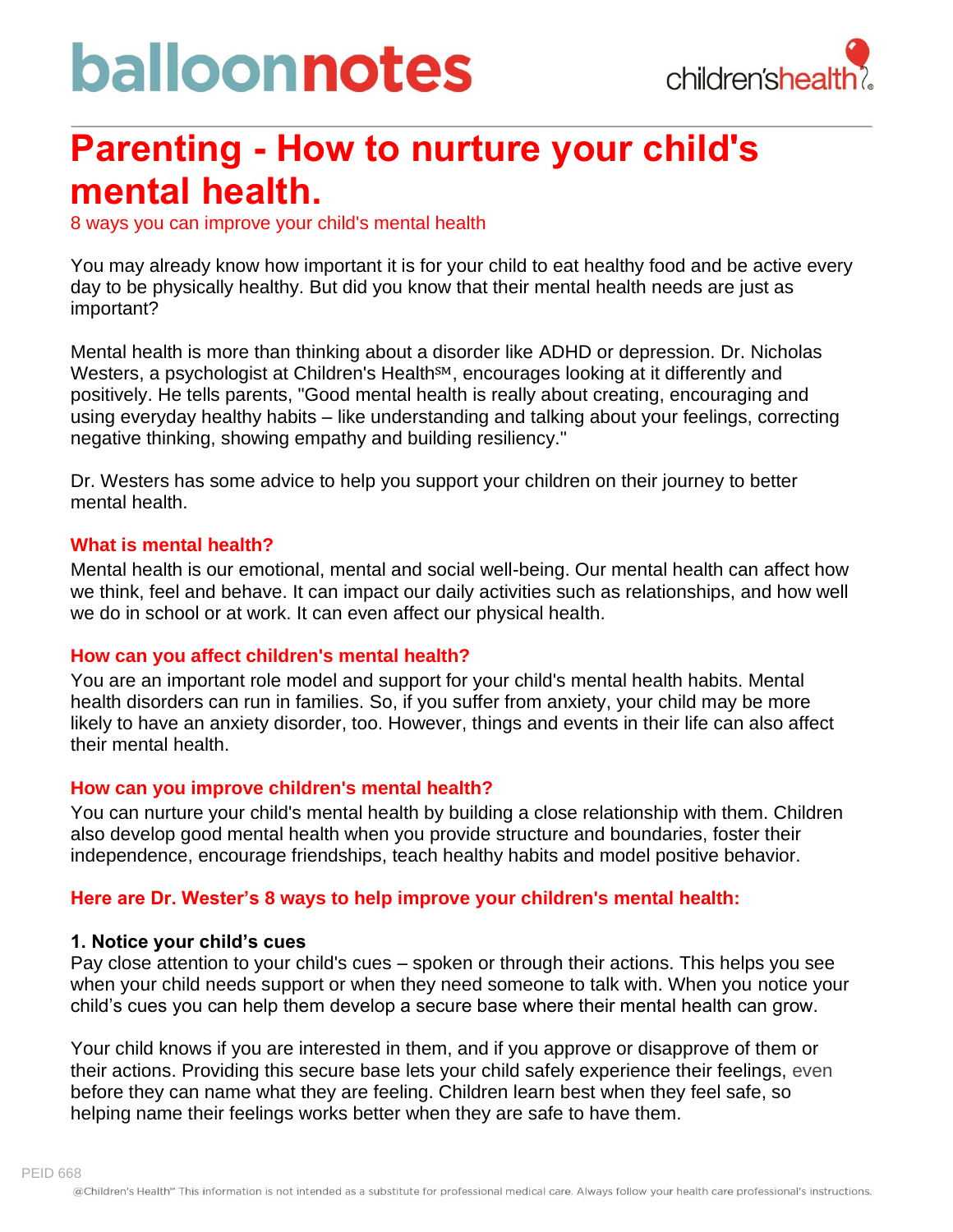## balloonnotes



#### **2. Balance closeness and following rules**

Building a good relationship with your child is one of the strongest ways to protect them against mental health disorders. Look for chances every day to build your relationship with them. This can help create a healthy relationship – one that makes it easier for your child to come to you when they face a problem.

For example, when your child throws a fit in a restaurant, your first reaction might be to settle them quickly, so they behave. Instead of telling your child to be quiet, think about whether there is another reason they are acting this way. Is she hungry? Did he skip his nap? Did they have a bad day at school?

All children, even teens, are more likely to obey your requests when they feel loved by and close to you.

#### **3. Allow your child to fail**

It is natural for you to want to prevent your child from experiencing heartache or failure. However, those are key to building their mental health. Failing now and then helps them learn how to come back from it, to move on and grow. It also helps them understand when others may be going through something similar.

If your child is safe, consider standing on the sidelines, just watching and being ready to support and encourage them when they need it most.

#### **4. Let your child be bored**

No playdates this week or next? No problem. Boredom, Dr. Westers says, is when children learn to be creative. It helps them learn how to solve problems themselves, manage time, use their imagination, develop self-control and be independent. Keeping your child busy with activities may keep them from complaining of being bored, but it also keeps them from learning these skills.

#### **5. Provide limits and routines**

It will be easier for your child to deal with failures and struggles they know that there are some limits and routines in place. That includes bedtime, limits on phones, gaming and other electronic devices, playtime and how we treat others and ourselves. It is okay to be flexible sometimes, but placing limits and rules tells your child that you love them and are invested in their well-being.

#### **6. Being social**

Being social is a key part of our mental health. We are wired for connection. Building friendships teaches your child how to be a better friend. It also helps them learn critical social skills, such as reading and responding to nonverbal cues.

Dr. Westers suggests that for every hour of online connections, kids may need 30 minutes of face-to-face connections. That means balancing playing video games with playing with friends in the neighborhood.